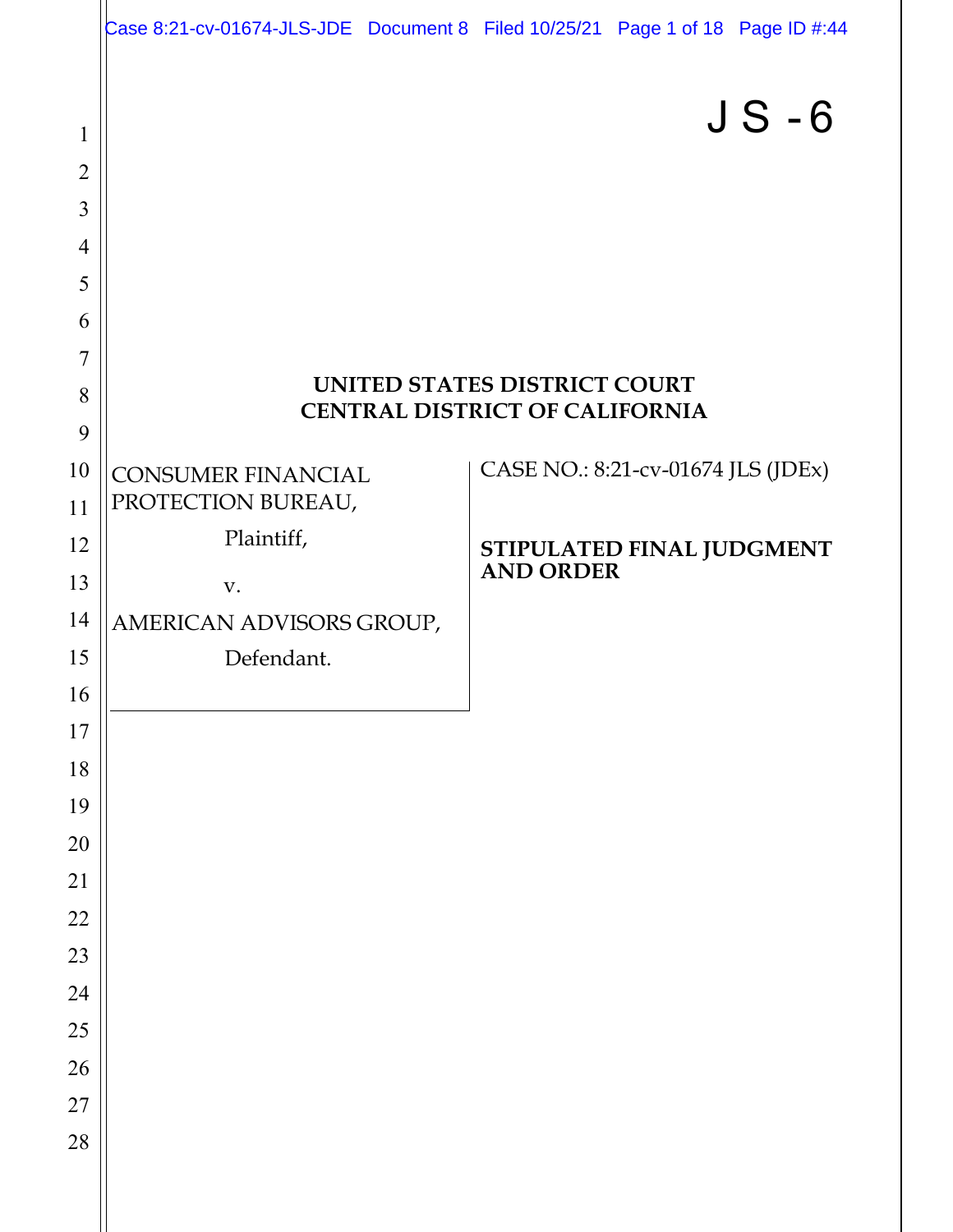The Consumer Financial Protection Bureau (Bureau) commenced a civil action against American Advisors Group (AAG) on October 8, 2021, to obtain injunctive and monetary relief and a civil money penalty. The Complaint alleges violations of § 1036(a)(1)(B) of the Consumer Financial Protection Act of 2010 (CFPA), 12 U.S.C. § 5536(a)(1)(B), and violation of the 2016 administrative order that the Bureau entered against AAG, in connection with AAG's reversemortgage product.

The Bureau and AAG agree to the Court's entry of this Stipulated Final Judgment and Order (Order), without adjudication of any issue of fact or law, to settle and resolve all matters in dispute arising from the conduct alleged in the Complaint.

#### **FINDINGS**

1. This Court has jurisdiction over the parties and the subject matter of this action.

2. Defendant neither admits nor denies the allegations in the Complaint, except as specified in this Order. For purposes of this Order, Defendant admits the facts necessary to establish the Court's jurisdiction over it and the subject matter of this action.

3. Defendant waives all rights to seek judicial review or otherwise challenge or contest the validity of this Order and any claim it may have under the Equal Access to Justice Act, 28 U.S.C. § 2412, concerning the prosecution of this action to the date of this Order. Each Party agrees to bear its own costs and expenses, including, without limitation, attorney's fees.

4. Entry of this Order is in the public interest.

1

2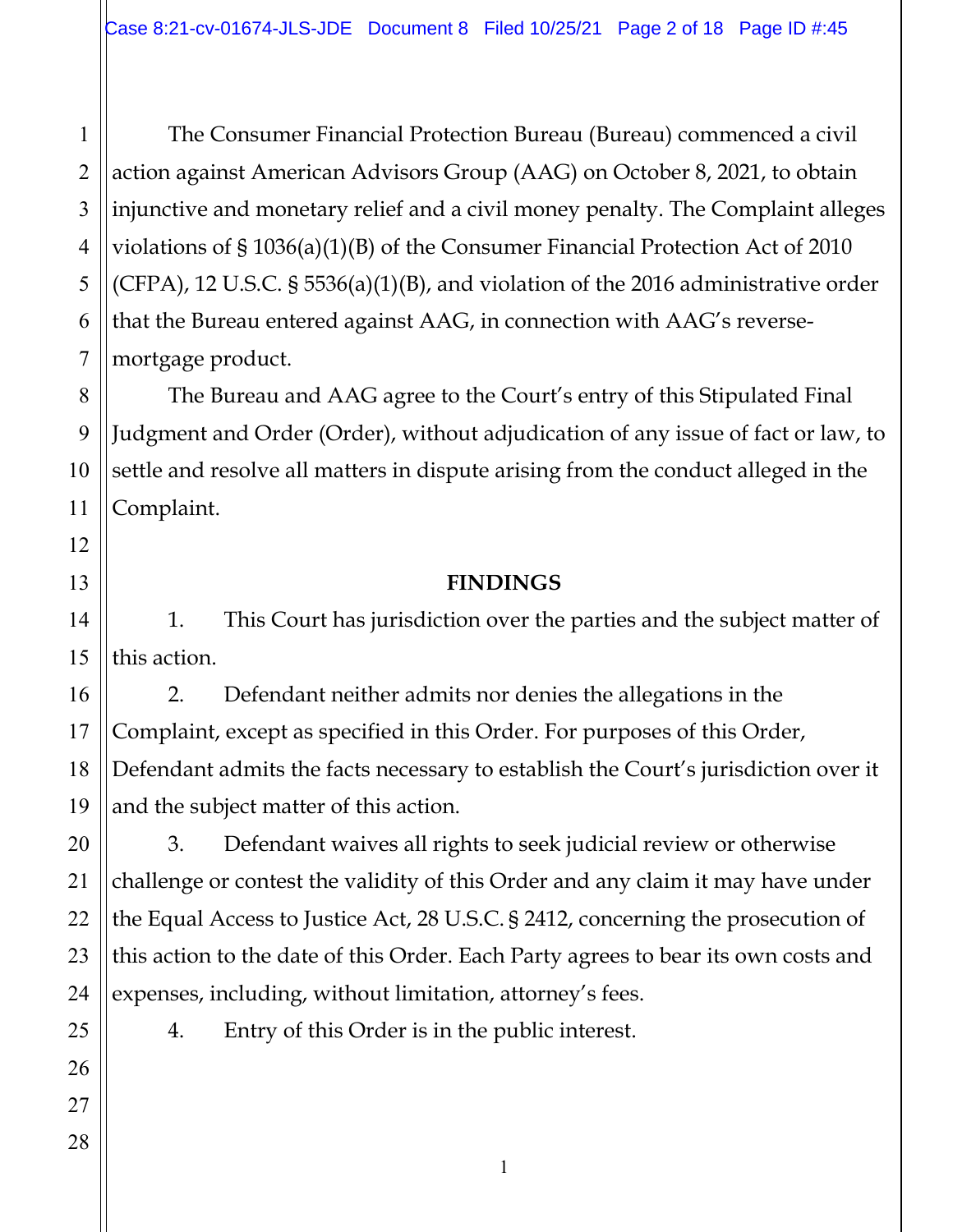#### **DEFINITIONS**

- 5. The following definitions apply to this Order:
	- a. "**Advertising Compliance Official**" means an individual designated by Defendant as the person responsible for performing the tasks and duties required under Paragraph 8. The Advertising Compliance Official must be a director or senior-level executive (e.g., president, chief executive officer, chief financial officer, chief operating officer, chief information officer, senior vice president, or managing member) of Defendant, or an individual who reports directly to the president, chief executive officer, managing member, or board of directors of Defendant.
	- b. "**Affected Consumers**" means consumers who received mailers from AAG with estimated home values, paid fees associated with a reverse-mortgage application, obtained an appraisal with a property value that was lower than the estimated home value on the mailer, and did not ultimately contract with AAG for a reverse mortgage.
	- c. **"Assist Others"** includes but is not limited to:
		- i. consulting in any form whatsoever;
		- ii. providing paralegal or administrative support services;
		- iii. performing customer-service functions, including but not limited to receiving or responding to consumer complaints;
		- iv. formulating or providing, or arranging for the formulation or provision of, any advertising or marketing material, including but not limited to any telephone-sales script, direct-mail solicitation, or the text of any Internet website, email, or other electronic communication or advertisement;

1

2

3

4

5

6

7

8

9

10

11

12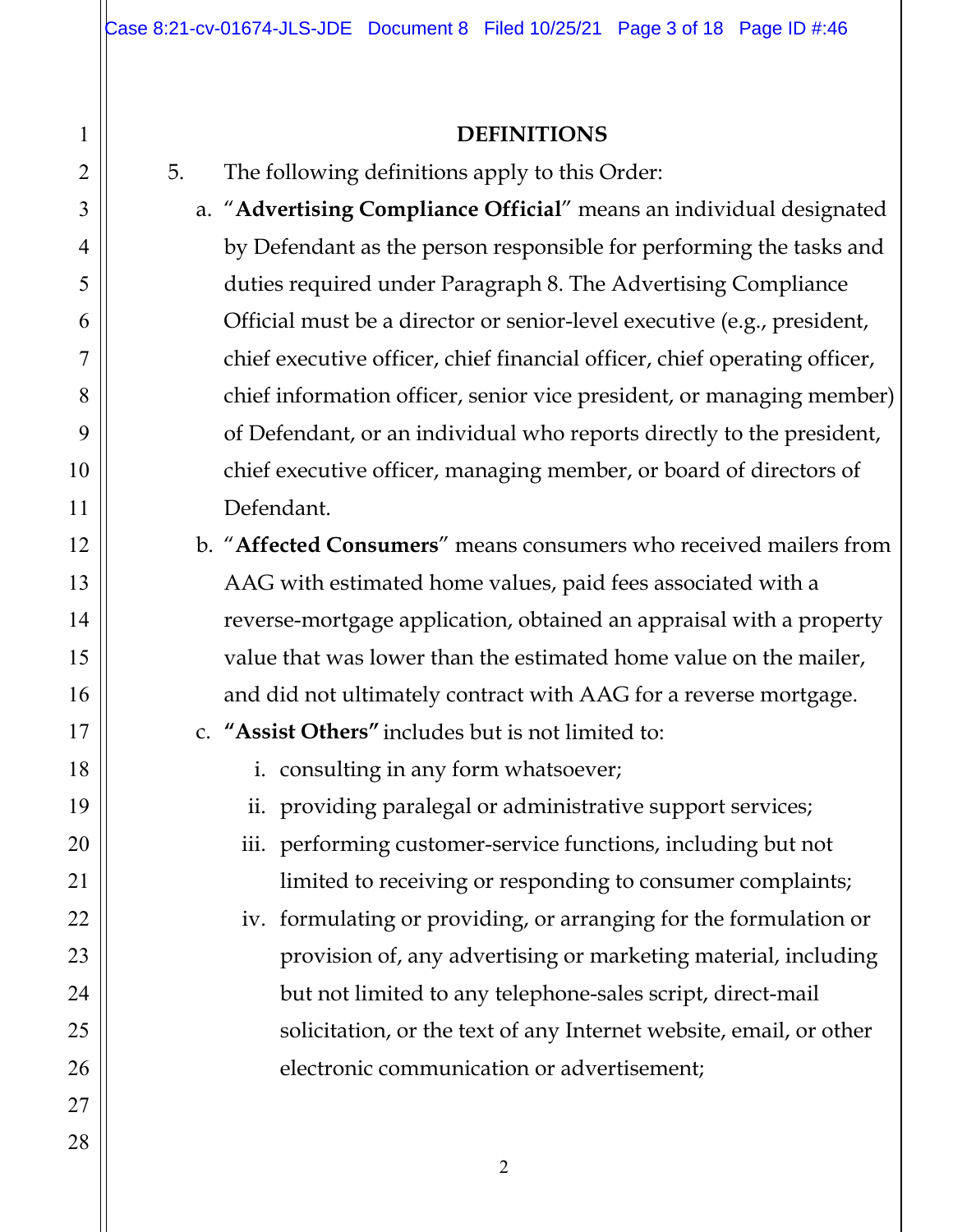| $\mathbf{1}$   | v. formulating or providing, or arranging for the formulation or          |  |
|----------------|---------------------------------------------------------------------------|--|
| $\overline{2}$ | provision of, any marketing-support material or service,                  |  |
| 3              | including but not limited to web or Internet Protocol addresses           |  |
| 4              | or domain-name registration for any Internet websites, affiliate          |  |
| 5              | marketing services, or media-placement services;                          |  |
| 6              | vi. providing names of, or assisting in the generation of, potential      |  |
| 7              | customers;                                                                |  |
| 8              | vii. performing marketing, billing, or payment services of any kind;      |  |
| 9              | and                                                                       |  |
| 10             | viii. acting or serving as an owner, officer, director, manager, or       |  |
| 11             | principal of any entity.                                                  |  |
| 12             | d. "Consumer Financial Product or Service" is synonymous in               |  |
| 13             | meaning with and equal in scope to the definition of the term in the      |  |
| 14             | CFPA, 12 U.S.C. § 5481(5), and, subject to applicable restrictions        |  |
| 15             | contained in the CFPA, includes but is not limited to "extending          |  |
| 16             | credit and servicing loans, including acquiring, purchasing, selling,     |  |
| 17             | brokering, or other extensions of credit." 12 U.S.C. $\S$ 5481(15)(A)(i). |  |
| 18             | e. "Defendant" means American Advisors Group, and all its successors      |  |
| 19             | and assigns.                                                              |  |
| 20             | f. "Effective Date" means the date on which the Order is entered on       |  |
| 21             | the docket.                                                               |  |
| 22             | g. "Enforcement Director" means the Assistant Director of the Office of   |  |
| 23             | Enforcement for the Consumer Financial Protection Bureau, or his or       |  |
| 24             | her delegate.                                                             |  |
| 25             | h. "Regional Director" means the Regional Director for the West           |  |
| 26             | Region for the Office of Supervision for the Consumer Financial           |  |
| 27             | Protection Bureau, or his or her delegate.                                |  |
| 28             |                                                                           |  |
|                | 3                                                                         |  |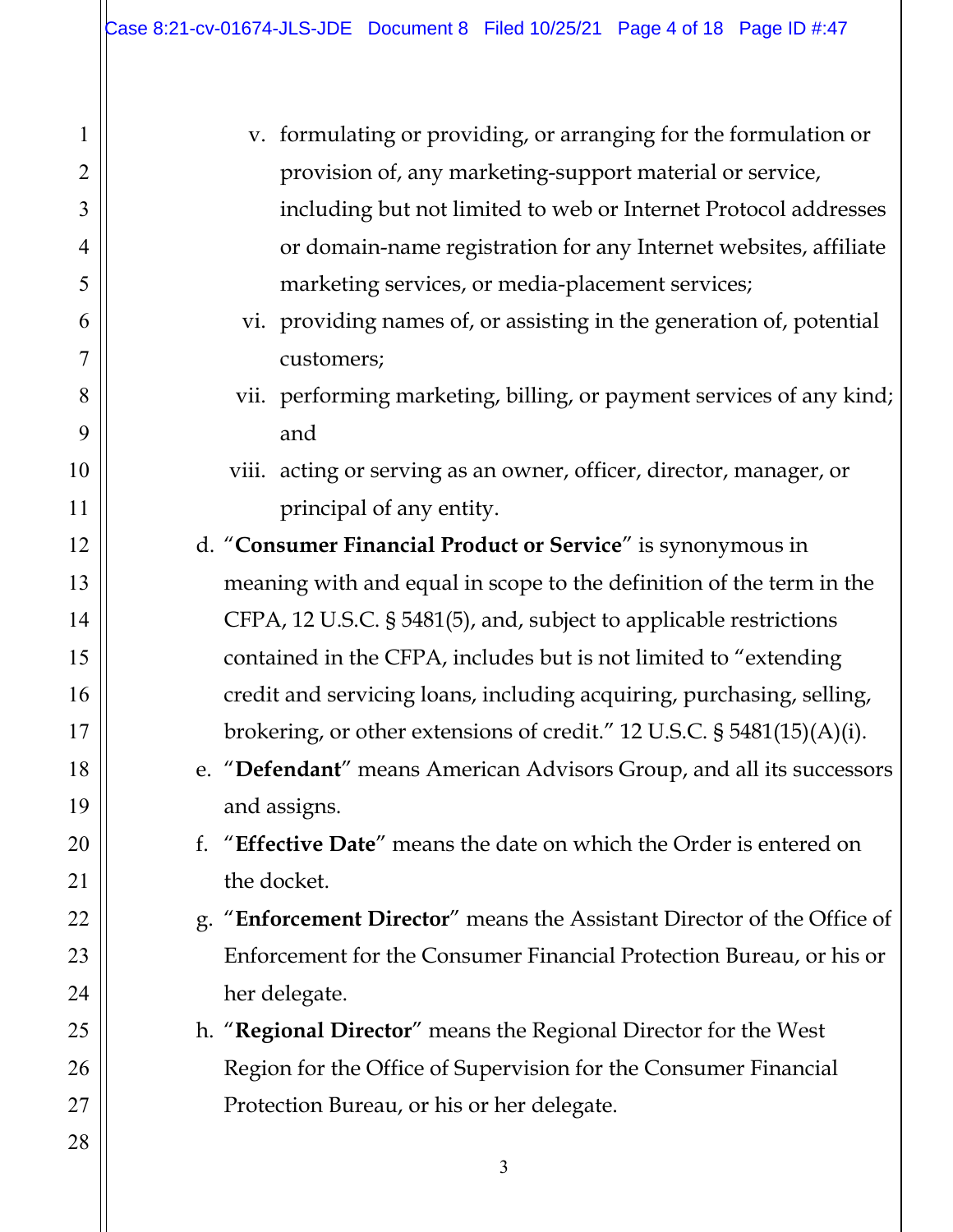i. "**Related Consumer Action**" means a private action by or on behalf of one or more consumers or an enforcement action by another governmental agency brought against Defendant based on substantially the same facts as described in the Complaint.

 $C \sim \infty$ **I.** 

**Prohibitions** 

## **IT IS ORDERED** that:

6. Defendant and its officers, agents, servants, employees, and attorneys, and all other persons in active concert or participation with them who have actual notice of this Order, whether acting directly or indirectly, may not:

> a. violate §§ 1031 or 1036(a)(1)(B) of the CFPA, 12 U.S.C. §§ 5531,  $5536(a)(1)(B)$ ; and

b. in connection with the advertising, marketing, promotion, offering for sale, sale, or performance of any Consumer Financial Product or Service, may not misrepresent, or Assist Others in misrepresenting, expressly or impliedly, any fact material to consumers, including but not limited to estimated home values to consumers.

7. All executive officers, marketing, and compliance personnel must attend mandatory training that covers the legal requirements related to mortgage advertising.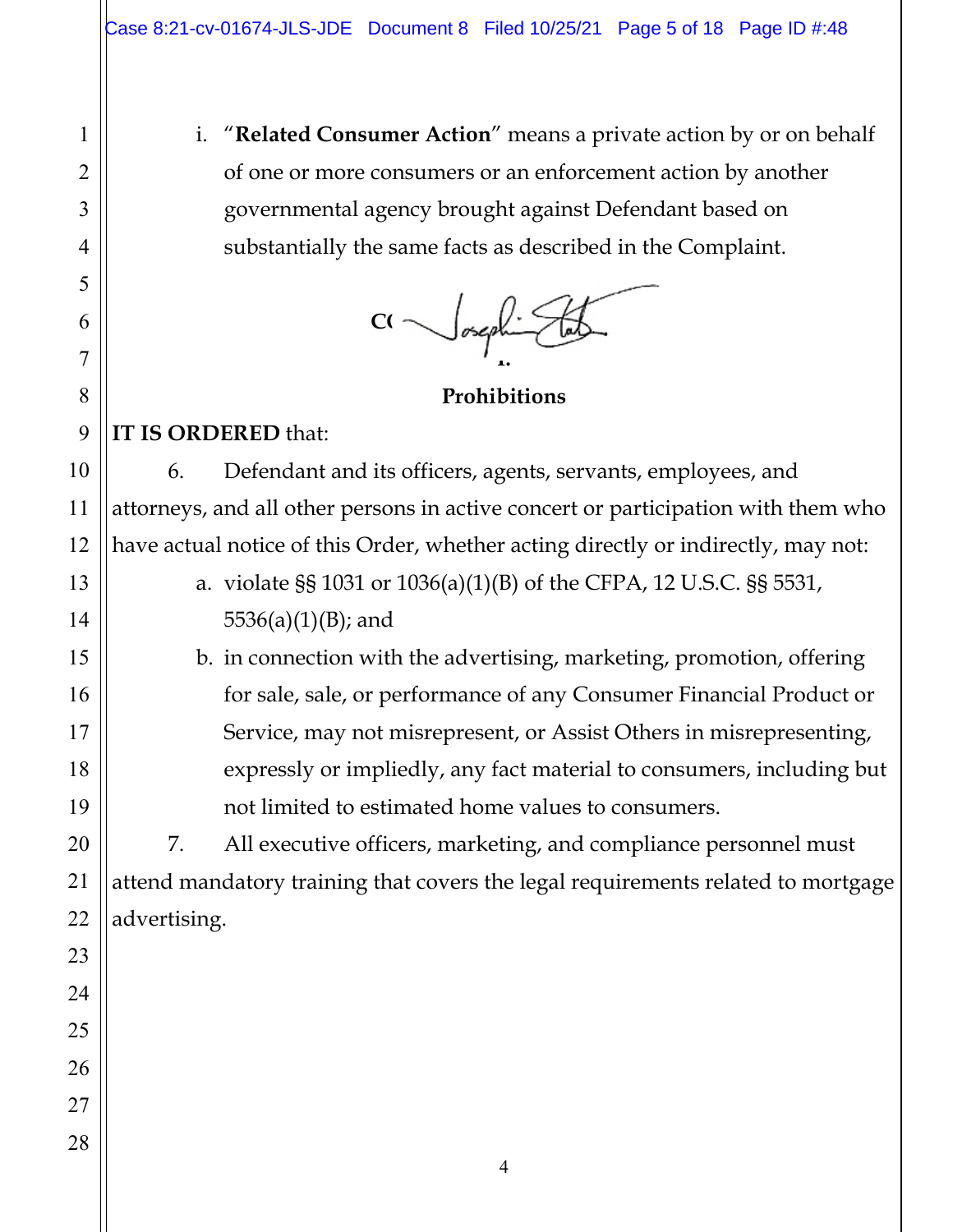#### **II.**

#### **Advertising Review**

## **IT IS FURTHER ORDERED** that:

8. Within 90 days of the Effective Date, Defendant's Advertising Compliance Official must ensure that AAG provides a URL link to the CFPB's *Reverse Mortgage: A Discussion Guide* on all direct-mail solicitations sent to prospective borrowers. Defendant's Advertising Compliance Official must also ensure that a URL link to the CFPB's Guide,*You have a reverse mortgage: Know your rights and responsibilities,* is provided in a welcome communication to borrowers with newly originated reverse-mortgage loans.

## **III.**

### **Compliance Plan**

## **IT IS FURTHER ORDERED** that:

9. Within 60 days of the Effective Date, Defendant must submit to the Enforcement Director for review and determination of non-objection a comprehensive compliance plan designed to ensure that Defendant's advertising of reverse-mortgage credit products complies with the terms of this Order (Compliance Plan). The Compliance Plan must include, at a minimum:

a. Detailed steps for addressing each action required by this Order;

b. A comprehensive advertising compliance policy and procedure for evaluating all advertisements for compliance with the CFPA before publication. The policy must at a minimum include:

## i. A process for the Advertising Compliance Official to review each advertisement for compliance with the CFPA before publication;

1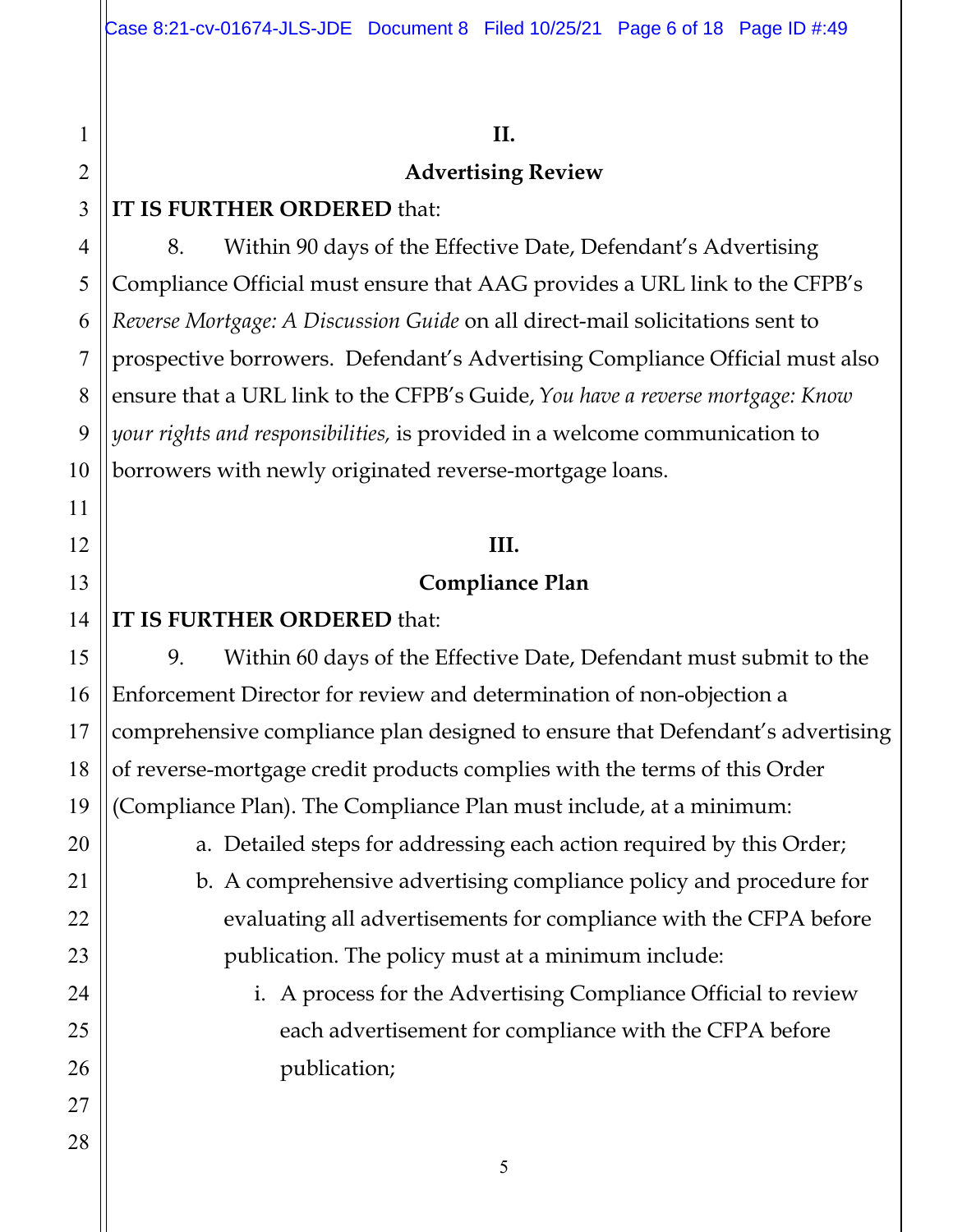1

2

3

4

5

6

7

8

9

10

11

12

13

14

15

16

17

18

19

20

21

22

23

24

25

26

27

| ii. A requirement that each review is documented by the                 |
|-------------------------------------------------------------------------|
| Advertising Compliance Official, including when the review              |
| occurred and who conducted the review;                                  |
| iii. A requirement that the Advertising Compliance Official             |
| reviews scripts for all telemarking calls conducted by the              |
| Defendant and its officers, agents, servants, employees, and all        |
| other persons in active concert, or participation with them; and        |
| iv. A process for the Advertising Compliance Official to review all     |
| existing advertisements currently in circulation for compliance         |
| with the CFPA;                                                          |
| c. An explanation of Defendant's consumer-compliance organizational     |
| and reporting structure;                                                |
| d. Written descriptions of the job duties of all employees with duties  |
| under the advertising-compliance policy. The written description        |
| shall include the persons over whom each employee has authority         |
| and to whom each employee reports;                                      |
| e. A requirement that Defendant allocate resources to compliance that   |
| are commensurate with Defendant's size, complexity, and business        |
| operations to ensure that Defendant implements adequate                 |
| compliance programs including appropriate staffing levels with          |
| qualified and experienced personnel;                                    |
| f. A requirement that Defendant provides mandatory ongoing              |
| education and training in Federal consumer financial laws (as           |
| defined by 12 U.S.C. $\S$ 5481(14)) and the prohibitions and            |
| requirements of this Order for all affected officers, agents, servants, |
| employees, and attorneys; the training must be appropriate for each     |
| individual's responsibilities and duties; training activities must be   |
|                                                                         |
| 6                                                                       |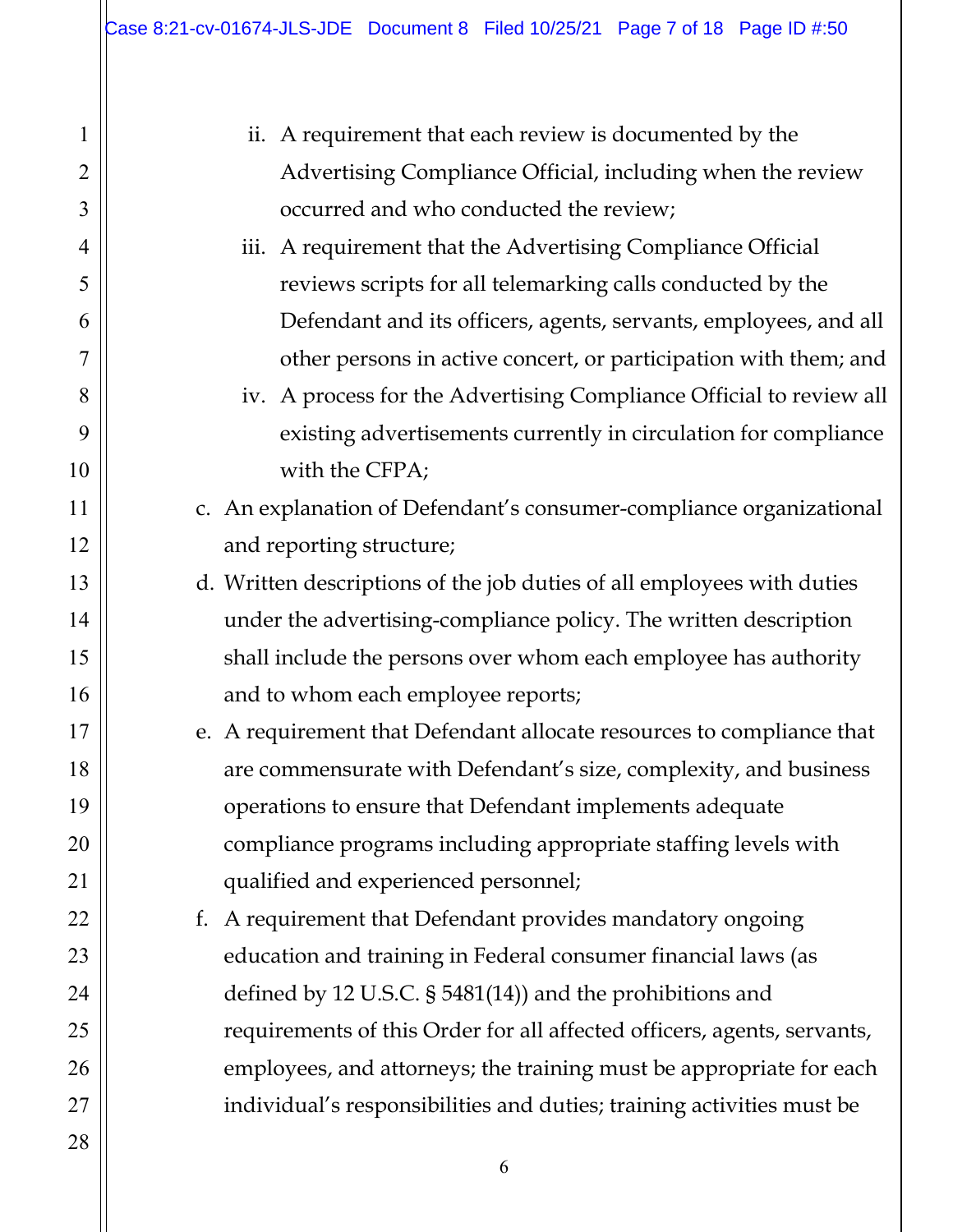documented and the training programs reviewed and updated at least annually to ensure that appropriate personnel are provided with the most relevant and pertinent information; and all new employees of Defendant or Defendant's agents in the affected roles must complete this training before communicating with any consumer about a reverse-mortgage credit product;

g. A requirement that the Compliance Plan be updated at least every two years, or as required by changes in laws or regulations, so that the Compliance Plan remains current and effective;

h. A plan requiring timely and appropriate corrective action to remedy any material non-compliance with the Compliance Plan; and

i. Specific timeframes and deadlines for implementation of the steps described above.

10. The Enforcement Director will have the discretion to make a determination of non-objection to the Compliance Plan or direct Defendant to revise it. If the Enforcement Director directs Defendant to revise the Compliance Plan, Defendant must make the revisions and resubmit the Compliance Plan to the Enforcement Director within 30 days.

11. After receiving notification that the Enforcement Director has made a determination of non-objection to the Compliance Plan, Defendant must implement and adhere to the steps, recommendations, deadlines, and timeframes outline in the Compliance Plan.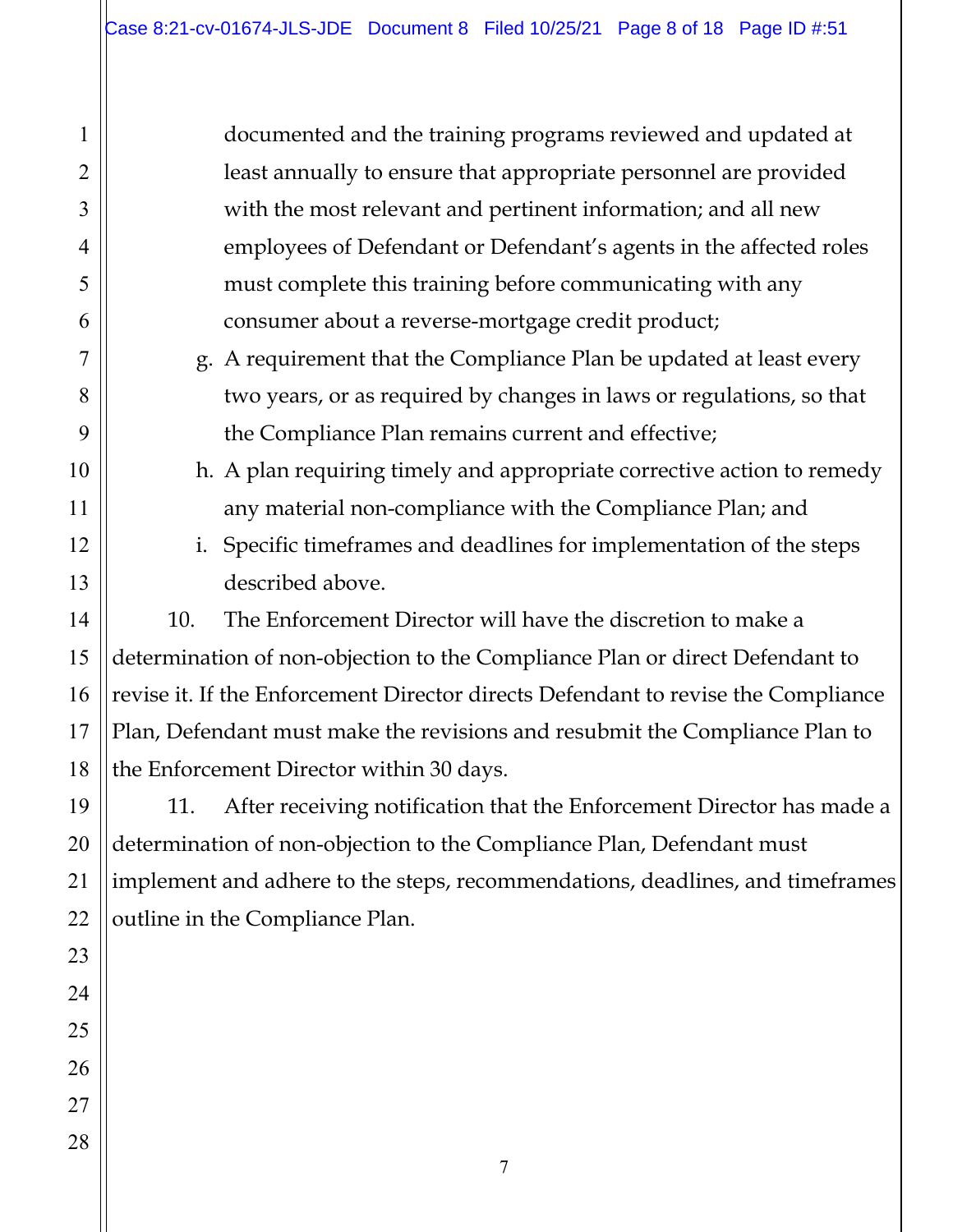#### **MONETARY PROVISIONS**

#### **IV.**

#### **Order to Pay Redress**

#### **IT IS FURTHER ORDERED** that:

12. Within 10 days of the Effective Date, Defendant must reserve or deposit into a segregated deposit account \$173,400 for the purpose of providing redress to Affected Consumers as required by this Section.

13. Within 60 days of the Effective Date, Defendant must submit to the Enforcement Director for review and non-objection a comprehensive written plan for providing redress consistent with this Order (Redress Plan). The Enforcement Director will have the discretion to make a determination of nonobjection to the Redress Plan or direct Defendant to revise it. If the Enforcement Director directs Defendant to revise the Redress Plan, Defendant must revise and resubmit the Redress Plan to the Enforcement Director within 30 days. After receiving notification that the Enforcement Director has made a determination of non-objection to the Redress Plan, Defendant must implement and adhere to the steps, recommendations, deadlines, and timeframes outlined in the Redress Plan.

14. The Redress Plan must include the process for providing redress totaling \$173,400 to Affected Consumers by mailing a certified or bank check.

15. The Redress Plan must include: (1) the form of the letter (Redress Notification Letter) to be sent notifying Affected Consumers of the redress; and (2) the form of the envelope that will contain the Redress Notification Letter. The letter must include language explaining how the amount of redress was calculated and a statement that the provision of redress payment complies with the terms of this Order. Defendant may not include in any envelope containing a Redress Notification Letter any materials other than the approved letters and redress checks.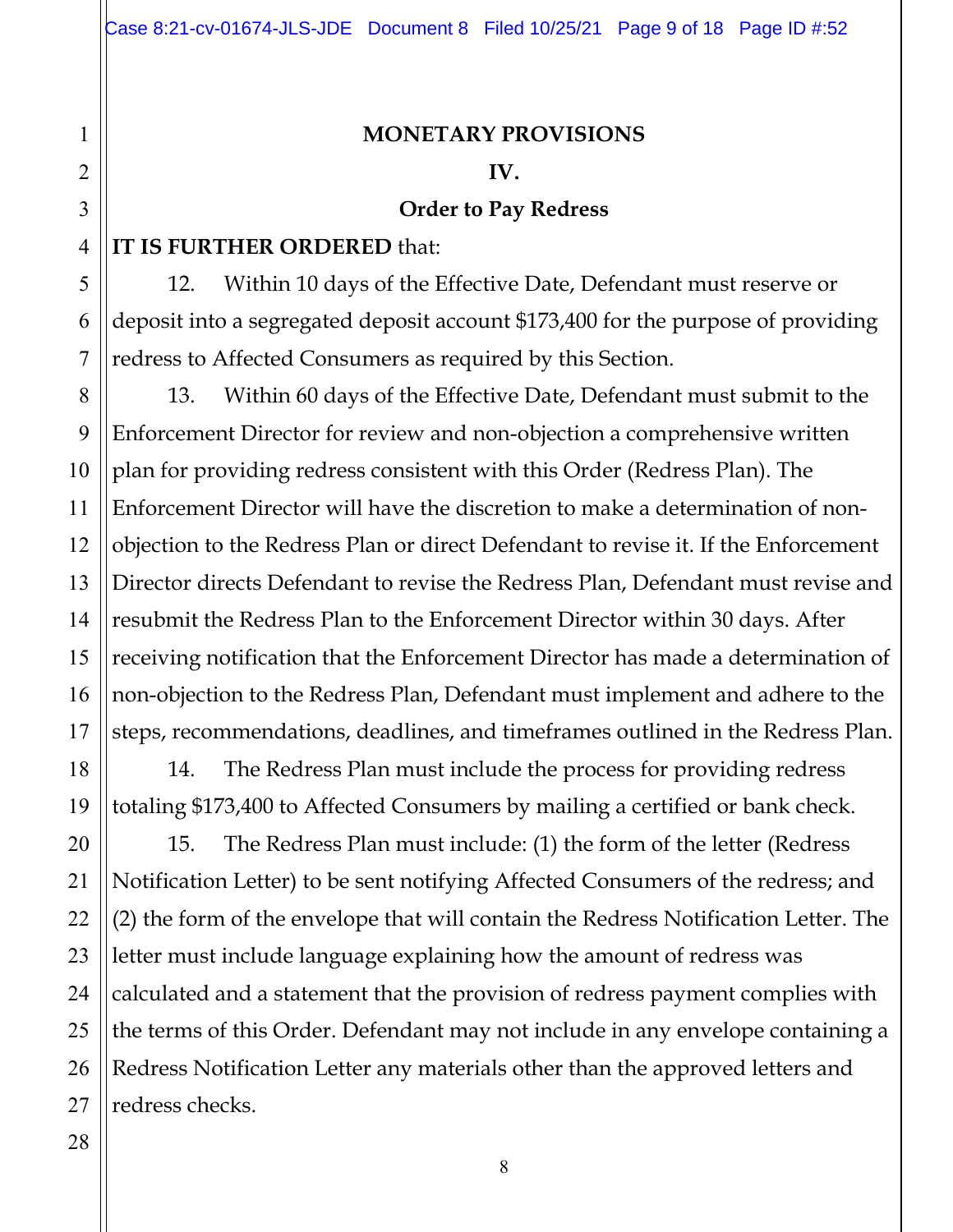16. Defendant must send such redress to the Affected Consumers by United States Postal Service first-class mail, address-correction service requested, to the Affected Consumer's most recent address as maintained in Defendant's records.

a. For any Affected Consumer whose redress payment is returned or whose check is not cashed in 90 days, Defendant must make reasonable attempts to obtain a current address using standard address-search methodologies, including a standard address search using the National Change of Address system and to promptly remail all returned redress checks to current addresses, if any; and

b. If the check for any Affected Consumer is returned to Defendant or if the check is not cashed within 90 days after a second mailing, and if a current mailing address cannot be identified using standard address methodologies, Defendant must retain the Redress Amount for that Affected Consumer for a period of three-hundred sixty (360) days from the date the redress check was originally mailed, or a shorter period if required by law, during which period such amount may be claimed by such Affected Consumer upon appropriate proof of identity and, after such time, dispose of these monies in accordance with this Paragraph 17.

17. After completing the Redress Plan, if the amount of redress provided to Affected Consumers is less than \$173,400, within 30 days of the completion of the Redress Plan, Defendant must pay to the Bureau, by wire transfer to the Bureau or to the Bureau's agent, and according to the Bureau's wiring instructions, the difference between the amount of redress provided to Affected Consumers and \$173,400.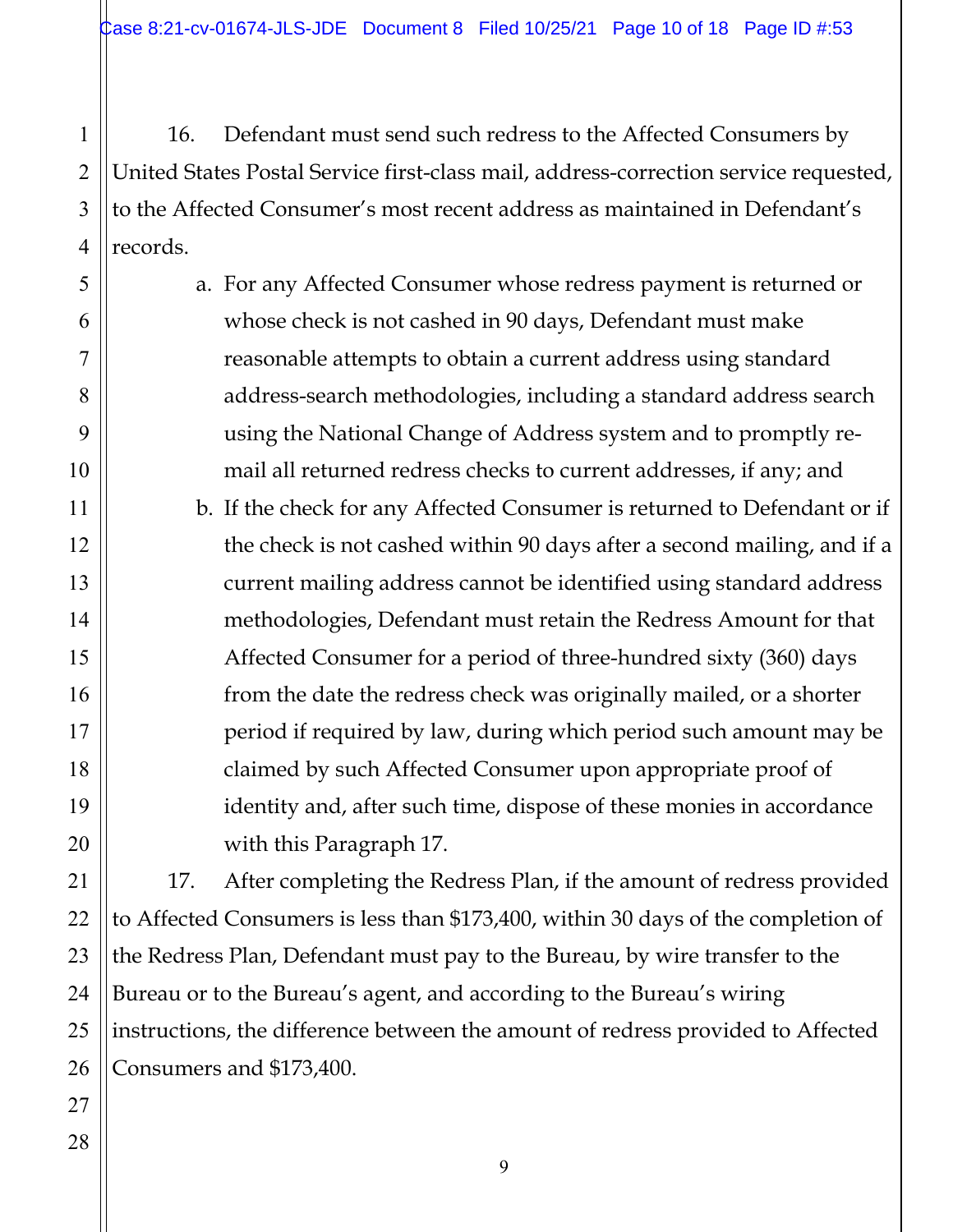18. The Bureau may use these remaining funds to pay additional redress to Affected Consumers. If the Bureau determines, in its sole discretion, that additional redress is wholly or partially impracticable or otherwise inappropriate, or if funds remain after the additional redress is completed, the Bureau will deposit any remaining funds in the U.S. Treasury. Defendant will have no right to challenge any actions that the Bureau or its representatives may take under this Section.

19. Defendant may not condition the payment of any redress to any Affected Consumer under this Order on that Affected Consumer waiving any right.

# **V.**

## **Order to Pay Civil Money Penalty**

## **IT IS FURTHER ORDERED** that:

20. Under § 1055(c) of the CFPA, 12 U.S.C. § 5565(c), by reason of the violations of law alleged in the Complaint and continuing until the Effective Date, and taking into account the factors in 12 U.S.C. § 5565(c)(3), Defendant must pay a civil money penalty of \$1,100,000 to the Bureau.

21. Within 10 days of the Effective Date, Defendant must pay the civil money penalty by wire transfer to the Bureau or to the Bureau's agent in compliance with the Bureau's wiring instructions.

22. The civil money penalty paid under this Order will be deposited in the Civil Penalty Fund of the Bureau as required by § 1017(d) of the CFPA, 12 U.S.C. § 5497(d).

23. Defendant, for all purposes, must treat the civil money penalty paid under this Order as a penalty paid to the government. Regardless of how the Bureau ultimately uses those funds, Defendant may not:

1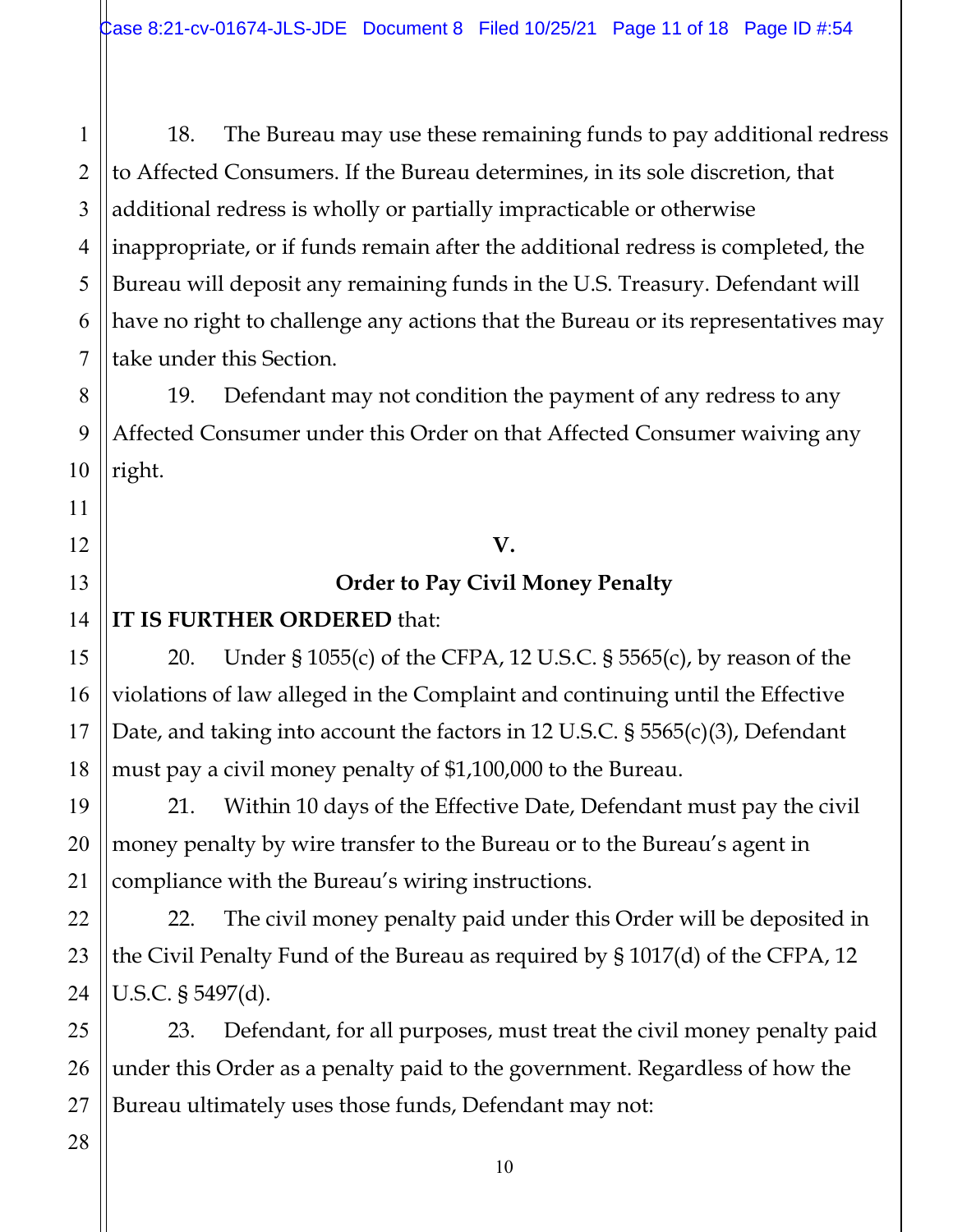- a. Claim, assert, or apply for a tax deduction, tax credit, or any other tax benefit for any civil money penalty paid under this Order; or
- b. Seek or accept, directly or indirectly, reimbursement or indemnification from any source, including but not limited to payment made under any insurance policy, with regard to any civil money penalty paid under this Order.

#### **VI.**

### **Additional Monetary Provisions**

## **IT IS FURTHER ORDERED** that:

24. In the event of any default on Defendant's obligations to make payment under this Order, interest computed under 28 U.S.C. § 1961, as amended, will accrue on any outstanding amounts not paid from the date of default to the date of payment, and will immediately become due and payable.

25. Defendant must relinquish all dominion, control, and title to the funds paid to the fullest extent permitted by law and no part of the funds may be returned to Defendant.

26. Under 31 U.S.C. § 7701, Defendant, unless it already has done so, must furnish to the Bureau its taxpayer-identification numbers, which may be used for purposes of collecting and reporting on any delinquent amount arising out of this Order.

27. Within 30 days of the entry of a final judgment, order, or settlement in a Related Consumer Action, Defendant must notify the Bureau of the final judgment, order, or settlement in writing. That notification must indicate the amount of redress, if any, that Defendant paid or is required to pay to consumers and describe the consumers or classes of consumers to whom that redress has been or will be paid.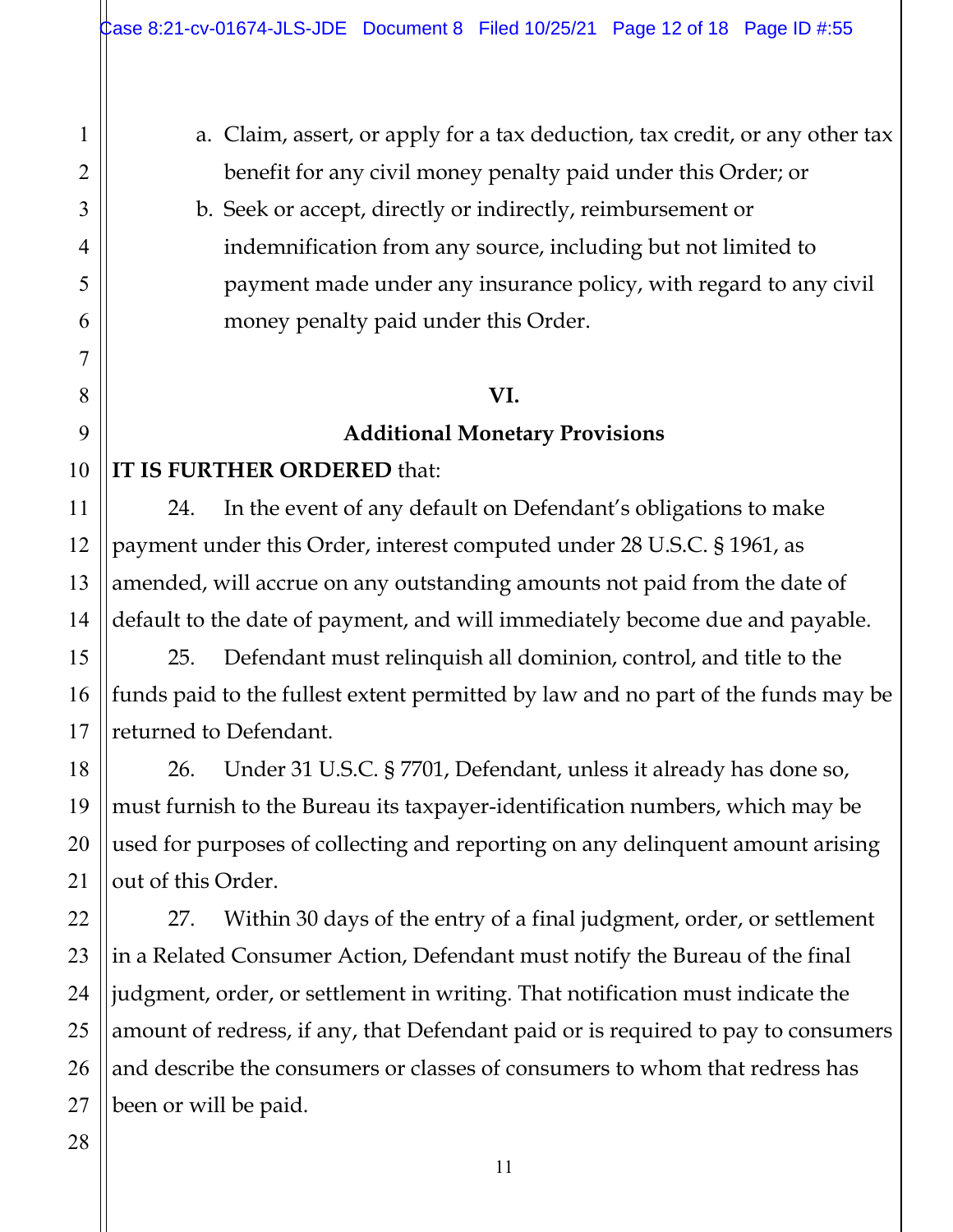## **COMPLIANCE PROVISIONS VII.**

#### **Reporting Requirements**

## **IT IS FURTHER ORDERED** that:

28. Defendant must notify the Bureau of any development that may affect compliance obligations arising under this Order, including but not limited to a dissolution, assignment, sale, merger, or other action that would result in the emergence of a successor company; the creation or dissolution of a subsidiary, parent, or affiliate that engages in any acts or practices subject to this Order; the filing of any bankruptcy or insolvency proceeding by or against Defendant; or a change in Defendant's name or address. Defendant must provide this notice, if practicable, at least 30 days before the development, but in any case no later than 14 days after the development.

29. Within 7 days of the Effective Date, Defendant must:

- a. Designate at least one telephone number and email, physical, and postal addresses as points of contact that the Bureau may use to communicate with Defendant;
	- b. Identify all businesses for which Defendant is the majority owner, or that Defendant directly or indirectly controls, by all of their names, telephone numbers, and physical, postal, email, and Internet addresses; and

c. Describe the activities of each such business, including the products and services offered and the means of advertising, marketing, and sales.

30. Defendant must report any change in the information required to be submitted under Paragraph 29 at least 30 days before the change or as soon as practicable after learning about the change, whichever is sooner.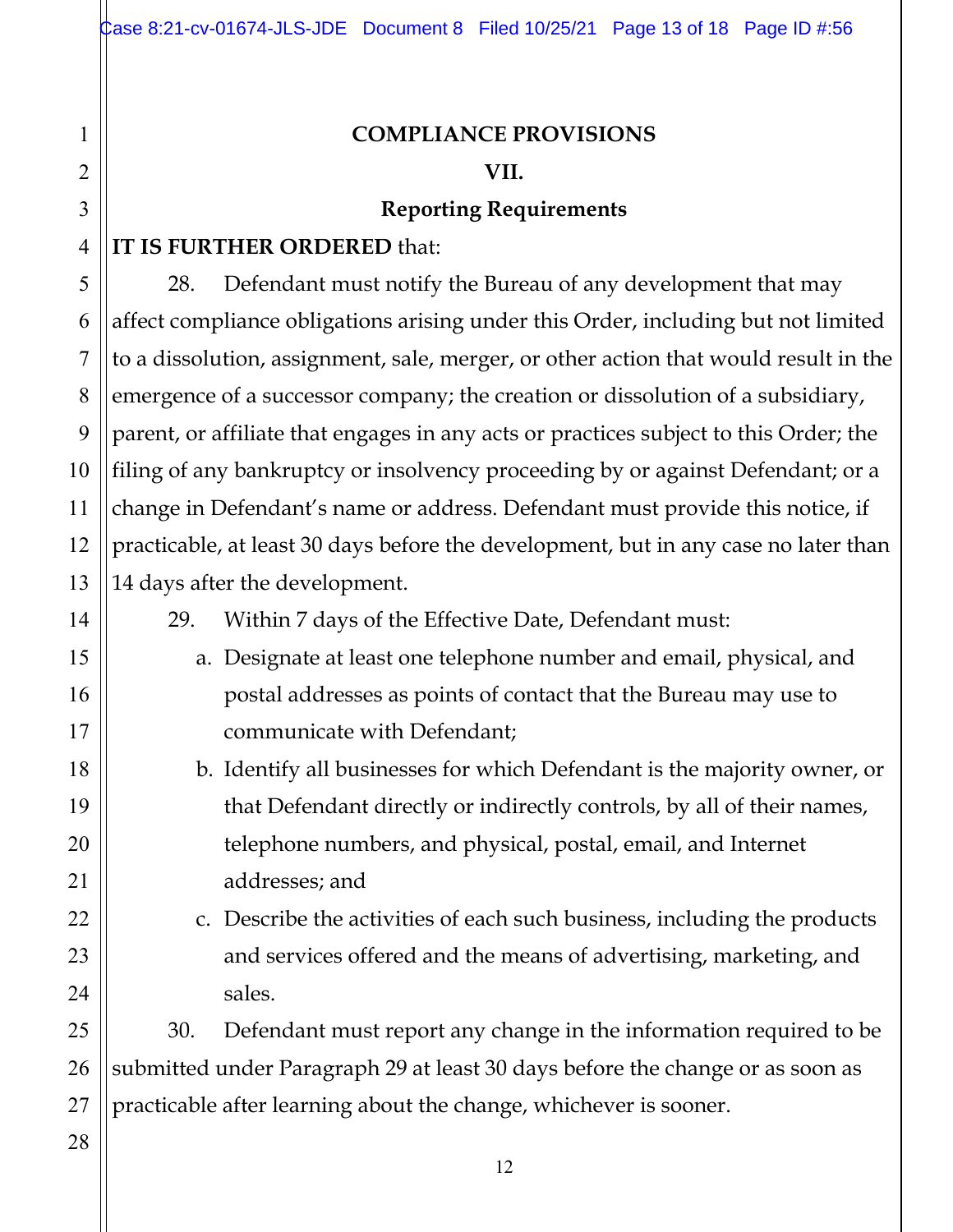31. Within 90 days of the Effective Date, and again every year for five years after the Effective Date, Defendant must submit to the Regional Director an accurate written compliance progress report (Compliance Report), sworn to under penalty of perjury, which, at a minimum:

- a. Lists each applicable paragraph and subparagraph of the Order and describes in detail the manner and form in which Defendant has complied with each such paragraph and subparagraph of the Order;
- b. Describes in detail the manner and form in which Defendant has complied with the Compliance Plan and Redress Plan; and
- c. Attaches a copy of each Order Acknowledgment obtained under Section VIII, unless previously submitted to the Bureau.

#### **VIII.**

## **Order Distribution and Acknowledgement**

## **IT IS FURTHER ORDERED** that:

32. Within 7 days of the Effective Date, Defendant must submit to the Regional Director an acknowledgment of receipt of this Order, sworn under penalty of perjury.

33. Within 30 days of the Effective Date, Defendant must deliver a copy of this Order to each of its board members and executive officers as well as to any managers, employees, service providers, or other agents and representatives who have responsibilities related to the subject matter of the Order.

34. For 5 years from the Effective Date, Defendant must deliver a copy of this Order to any business entity resulting from any change in structure referred to in Section VII, any future board members and executive officers, as well as to any managers, employees, service providers, or other agents and representatives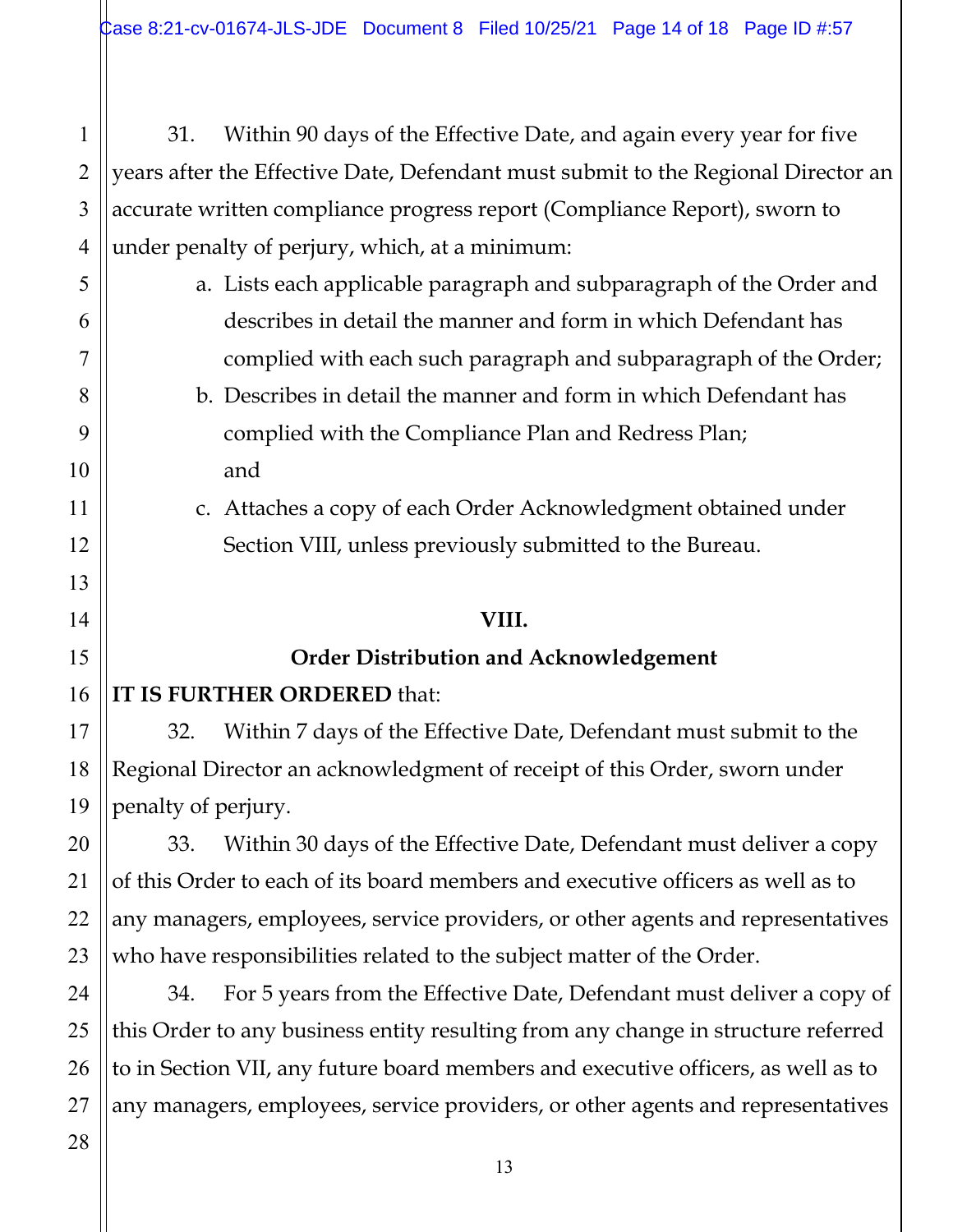1 who will have responsibilities related to the subject matter of the Order before they assume their responsibilities.

35. Defendant must secure a signed and dated statement acknowledging receipt of a copy of this Order, ensuring that any electronic signatures comply with the requirements of the E-Sign Act, 15 U.S.C. § 7001 *et seq*., within 30 days of delivery, from all persons receiving a copy of this Order under this Section.

36. Within 90 days of the Effective Date, Defendant must provide the Regional Director with a list of all persons and their titles to whom this Order was delivered through that date under Paragraphs 33-34 and a copy of all signed and dated statements acknowledging receipt of this Order under Paragraph 35.

## **IX.**

## **Recordkeeping**

**IT IS FURTHER ORDERED** that:

37. For five years from the Effective Date, Defendant must create and retain the following business records:

- a. All documents and records necessary to demonstrate full compliance with each provision of this Order, including all submissions to the Bureau.
	- b. All documents and records pertaining to the Redress Plan, described in Section IV above.
	- c. Copies of all sales scripts; training materials; advertisement; websites; and other marketing materials, including any such materials used by a third party on Defendant's behalf.

38. Defendant must make documents identified in Paragraph 37 available to the Bureau upon the Bureau's request.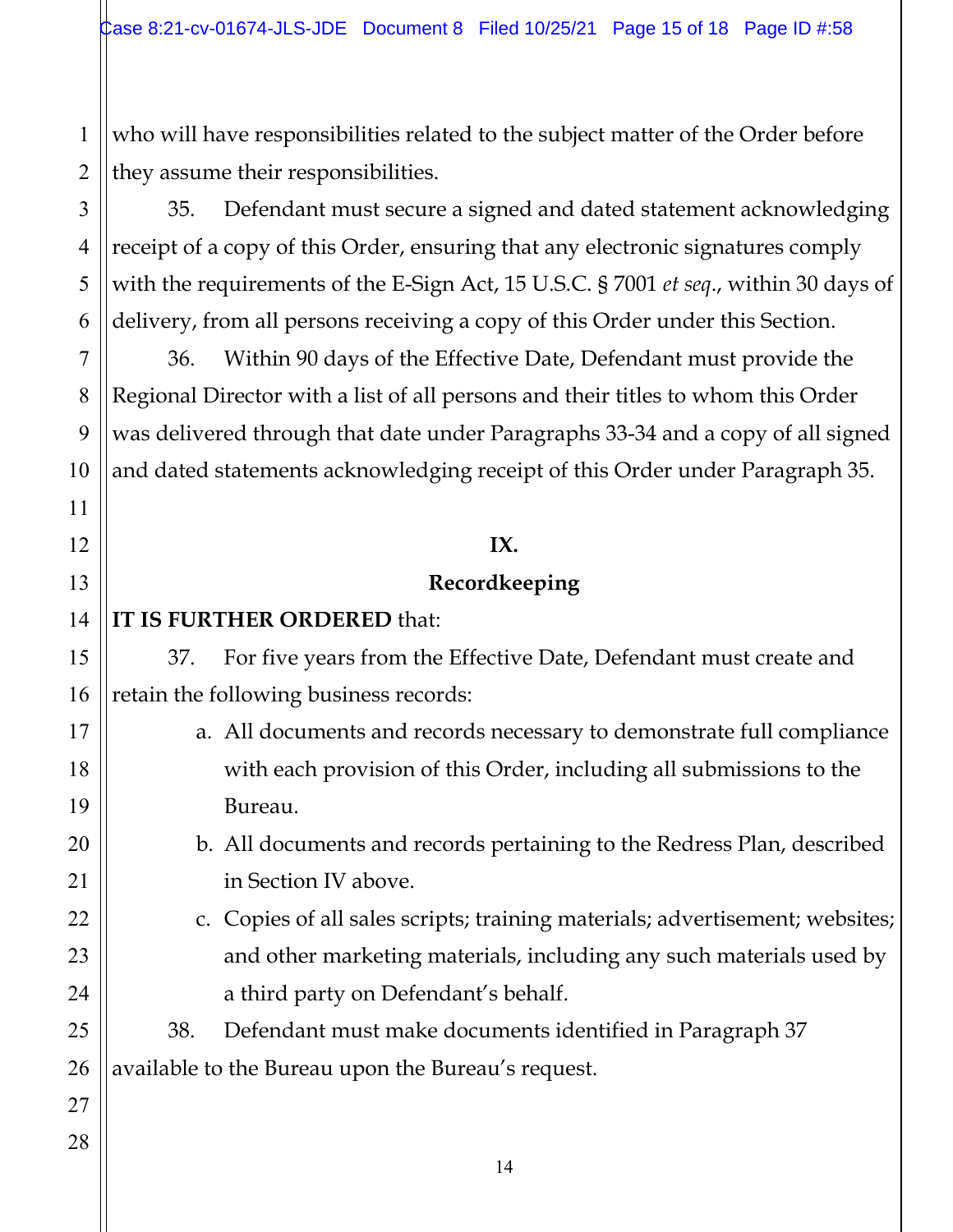#### **X.**

#### **Notices**

## **IT IS FURTHER ORDERED** that:

1

2

3

4

5

6

7

8

39. Unless otherwise directed in writing by the Bureau, Defendant must provide all submissions, requests, communications, or other documents related to this Order in writing, with the subject line, "*CFPB v. American Advisors Group*, Central District of California Case No. 8:21-cv-01674 JLS (JDEx)," and send them by overnight courier or first-class mail to the below addresses:

| 9  | <b>Assistant Director for Enforcement</b>                              |  |
|----|------------------------------------------------------------------------|--|
| 10 | <b>Consumer Financial Protection Bureau</b>                            |  |
| 11 | <b>ATTENTION: Office of Enforcement</b>                                |  |
| 12 | 1700 G Street, N.W.                                                    |  |
| 13 | Washington, D.C. 20552                                                 |  |
| 14 | and                                                                    |  |
| 15 | Regional Director for the West Region                                  |  |
| 16 | <b>Consumer Financial Protection Bureau</b>                            |  |
| 17 | 301 Howard Street, Suite 1200                                          |  |
| 18 | San Francisco, CA 94105                                                |  |
| 19 | and contemporaneously by email to:                                     |  |
| 20 | Enforcement_Compliance@cfpb.gov                                        |  |
| 21 |                                                                        |  |
| 22 | XI.                                                                    |  |
| 23 | <b>Compliance Monitoring</b>                                           |  |
| 24 | IT IS FURTHER ORDERED that:                                            |  |
| 25 | Within 14 days of receipt of a written request from the Bureau,<br>40. |  |
| 26 | Defendant must submit additional Compliance Reports or other requested |  |
| 27 |                                                                        |  |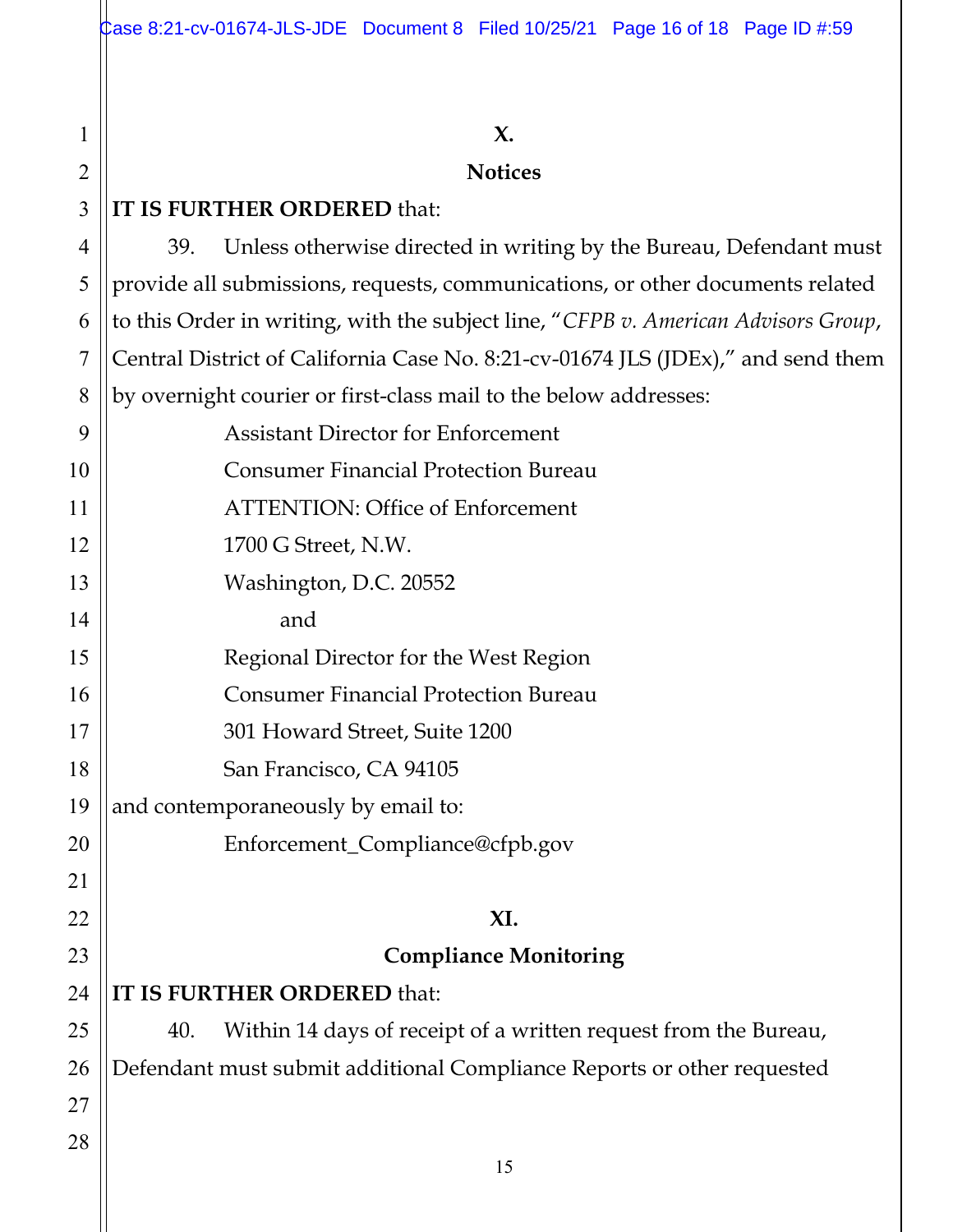1 2 information, which must be made under penalty of perjury; provide sworn testimony; or produce documents.

41. Defendant must permit Bureau representatives to interview any employee or other person affiliated with Defendant who has agreed to such an interview regarding: (a) this matter; (b) anything related to or associated with the conduct described in the Complaint; and (c) compliance with this Order. The person interviewed may have counsel present.

42. Nothing in this Order will limit the Bureau's lawful use of compulsory process, under 12 C.F.R. § 1080.6.

43. For five years from the Effective Date, should Defendant seek to transfer or assign all or part of its operations that are subject to this Order, Defendant must, as a condition of sale, obtain the written agreement of the transferee or assignee to comply with all applicable provisions of this Order.

#### **XII.**

#### **Release and Termination**

44. The Bureau releases and discharges Defendant from all potential liability for violations of law that the Bureau has or might have asserted based on the practices described in the Complaint, to the extent such conduct occurred before the Effective Date and the Bureau knows about it as of the Effective Date. The Bureau may use the practices described in the Complaint in future enforcement actions against Defendant and its affiliates, including, without limitation, to establish a pattern or practice of violations or the continuation of a pattern or practice of violations or to calculate the amount of any penalty. This release does not preclude or affect any right of the Bureau to determine and ensure compliance with this Order, or to seek penalties for any violation of this Order.